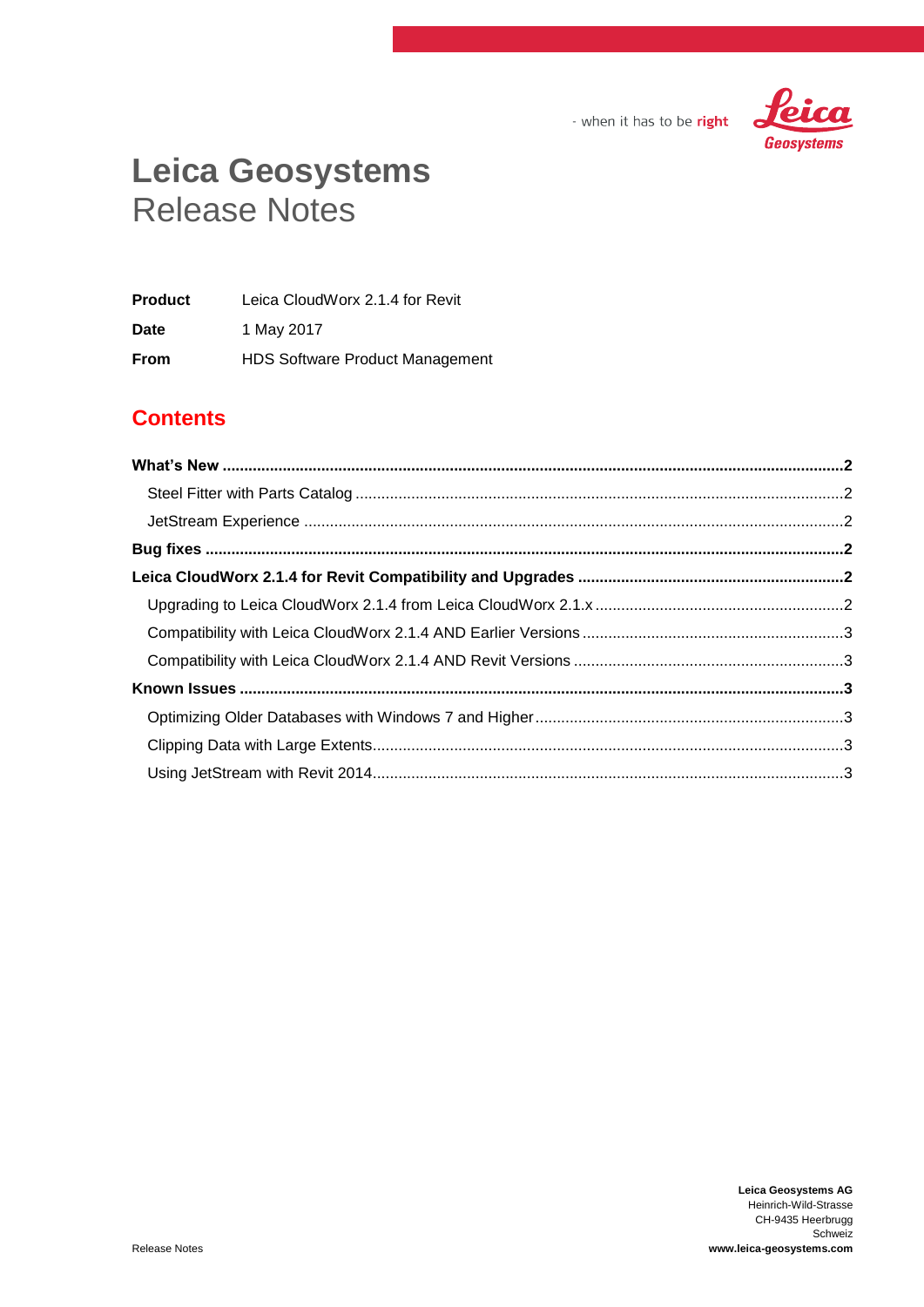## <span id="page-1-0"></span>**What's New**

#### <span id="page-1-1"></span>*Steel Fitter with Parts Catalog*

CloudWorx 2.1.4 for Revit now supports the ability to use the Parts Catalog when fitting steel. After the steel fitter is ran, the parts catalog dialog will appear (see below image), allowing the user to see the suggested steel size, and having the ability to select a different size to fit.

| Section Type   I-beam (Wide flange) |       |            |       |           | <b>UnitedStates</b><br>Table |       |       |       |       |       |   |
|-------------------------------------|-------|------------|-------|-----------|------------------------------|-------|-------|-------|-------|-------|---|
| Filter Range                        |       | l 0.033 ft |       |           |                              |       |       |       |       |       |   |
| name                                | d     | tw         | bf    | ťf        | ×                            | error | vs hf | vs d  | vs tf | vs tw | ۸ |
| W12x305                             | 1.362 | 0.135      | 1.102 | 0.225     |                              | 0.595 | 0.560 | 0.201 | 0.133 | 0.102 |   |
| W12x336                             | 1.401 | 0.148      | 1.115 | 0.246     |                              | 0.622 | 0.573 | 0.241 | 0.154 | 0.114 |   |
| W14x22                              | 1.145 | 0.019      | 0.417 | 0.028     |                              | 0.127 | 0.126 | 0.015 | 0.065 | 0.015 |   |
| W14x26                              | 1.158 | 0.021      | 0.420 | 0.035     |                              | 0.122 | 0.122 | 0.002 | 0.058 | 0.012 |   |
| W14x30                              | 1.155 | 0.023      | 0.561 | $0.032 +$ |                              | 0.019 | 0.019 | 0.005 | 0.061 | 0.011 |   |
| W14x34                              | 1.165 | 0.024      | 0.561 | 0.0       |                              | 0.019 | 0.019 | 0.004 | 0.055 | 0.010 |   |
| W14x38                              | 1.175 | 0.026      | 0.564 | $0.043 +$ |                              | 0.026 | 0.022 | 0.014 | 0.050 | 0.008 |   |
| W14x43                              | 1.138 | 0.026      | 0.666 | 0.044     |                              | 0.126 | 0.124 | 0.022 | 0.049 | 0.008 |   |
| M8x6.5                              | 0.666 | 0.011      | 0.190 | 0.016     |                              | 0.607 | 0.352 | 0.494 | 0.077 | 0.022 |   |
| W14x48                              | 1.148 | 0.028      | 0.669 | 0.050     |                              | 0.128 | 0.127 | 0.012 | 0.043 | 0.005 |   |

#### <span id="page-1-2"></span>*JetStream Experience*

Leica Geosystems' JetStream engine provides unmatched productivity gains with higher fidelity in final deliverables when working with point clouds in a CAD environment. Through instant loading and uninterrupted rendering of all the points, all the time, there is no more lag and no more "regen". Even with billions of points. The JetStream Experience in CloudWorx 2.1.4 for Revit will demonstrate these time saving and cost cutting benefits right in your current CloudWorx installation.

Users can easily download and run the Experience by following the prompts in the software after clicking the new JetStream Experience button.

### <span id="page-1-3"></span>**Bug fixes**

- *Bug fixed where point cloud was sparatically loading points with JetStream data*
- *Bug fixed where point cloud was not fully loading all points when using Revit Section Views*

# <span id="page-1-4"></span>**Leica CloudWorx 2.1.4 for Revit Compatibility and Upgrades**

#### <span id="page-1-5"></span>*Upgrading to Leica CloudWorx 2.1.4 from Leica CloudWorx 2.1.x*

You must have Administrator-level privileges on your workstation to correctly install Leica CloudWorx software.